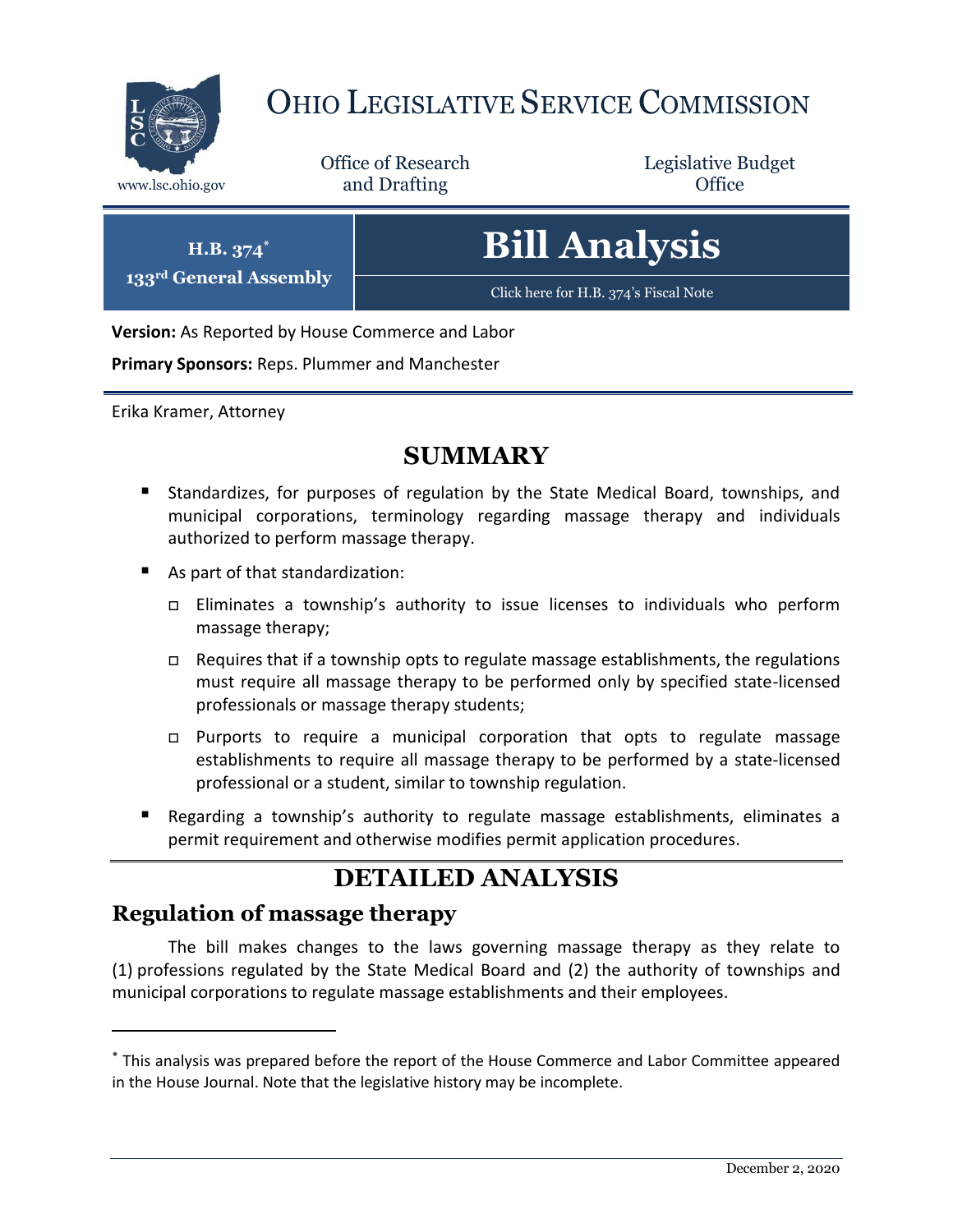#### **Standardization of terminology**

As discussed in greater detail below, under current law, the Medical Board regulates "massage therapy" as a limited branch of medicine. Separately, townships have the authority to regulate "massage establishments" and "masseurs" and "masseuses" performing "massages" at those establishments. Municipal corporations may regulate massaging. The bill modifies the definition of "massage therapy" in the context of regulation by the Medical Board<sup>1</sup> and applies that definition to township<sup>2</sup> and municipal corporation<sup>3</sup> regulatory authority. It also standardizes criminal law terminology regarding advertising massage services.<sup>4</sup>

Under the bill, "massage therapy" is no longer limited to the treatment of disorders of the human body, and means the manipulation of soft tissue through the systemic external application of massage techniques including touch, stroking, friction, vibration, percussion, kneading, stretching, compression, and joint movements within the normal physiologic range of motion. It also includes the external application of water, heat, cold, topical preparations, and mechanical devices, as used adjunctive to the manipulation of soft tissue and joint movements.

The bill specifically excludes from the definition of massage therapy the manipulation of the reproductive organs, perineum, rectum, or anus unless performed pursuant to a prescription issued by a physician or under the supervision of a physician.<sup>5</sup>

#### **Regulation of massage therapy by the Medical Board**

Under the bill, the Medical Board continues to regulate massage therapy as a limited branch of medicine. The bill clarifies, however, that the following are not required to hold a license to practice massage therapy:

- A person authorized to practice any of the following regulated professions, so long as the scope of practice authorizes the person to use massage techniques: barbers, cosmetologists, nurses, physician assistants, chiropractors, occupational therapists, physical therapists, athletic trainers, acupuncturists, and oriental medicine practitioners;
- An enrolled student practicing massage therapy as part of a program of study that is in good standing as determined by the Board;
- A person holding a license issued by the Board to practice cosmetic therapy and whose practice may include massage techniques;
- A person who holds certification issued by the American Reflexology Certification Board and who practices reflexology in Ohio or an enrolled student practicing reflexology as

 $1$  R.C. 4731.04(D).

 $2$  R.C. 503.40(A).

 $3$  R.C. 715.61.

<sup>4</sup> R.C. 2927.17.

 $5$  R.C. 4731.04(D).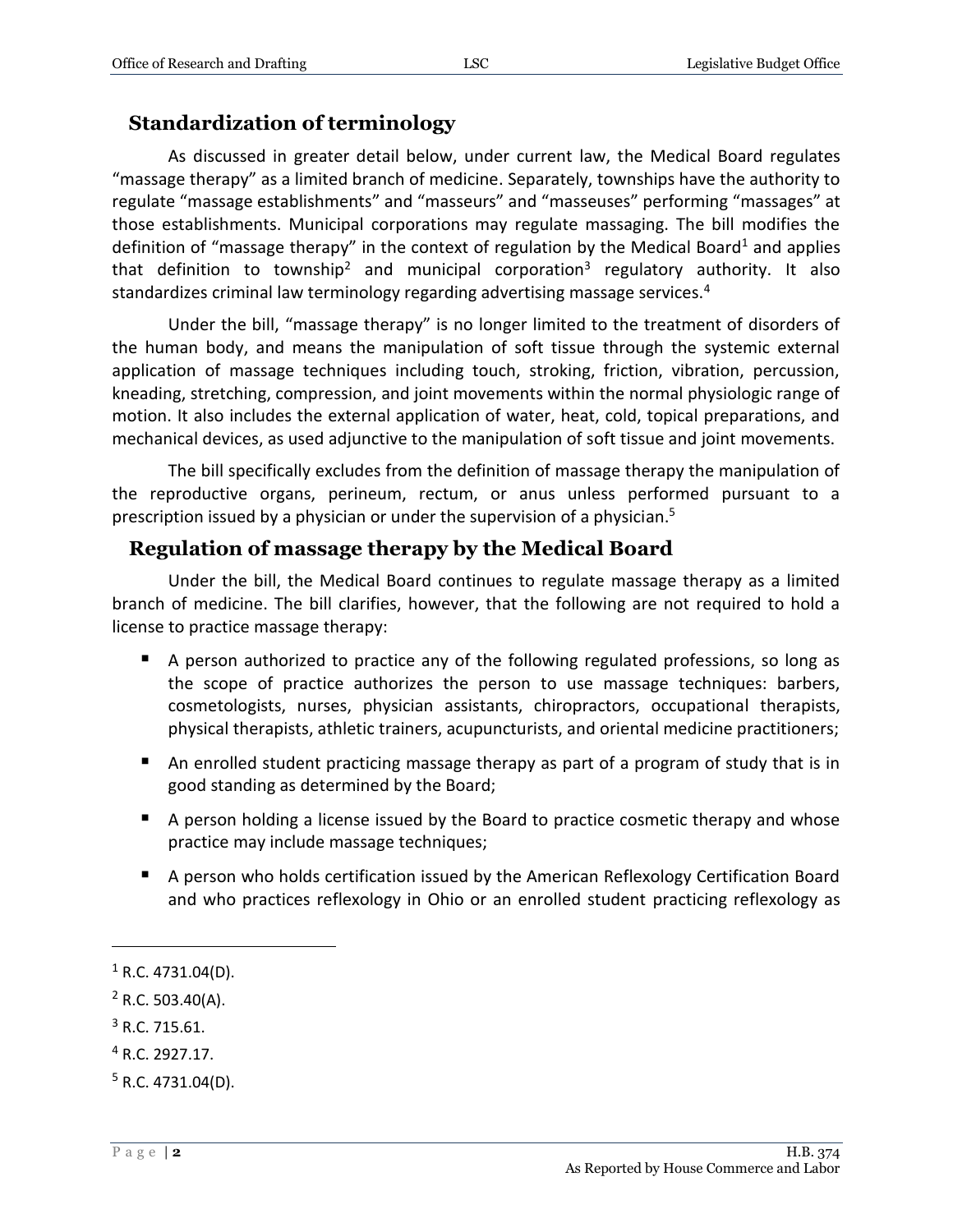part of a program of study at a school, college, or institution registered with the Board of Career Colleges and Schools. "Reflexology" means a protocol of manual techniques that are applied to specific areas on the feet, hands, and outer ears for the purpose of stimulating the complex neural pathways linking body systems to achieve optimal bodily function.<sup>6</sup>

#### **Authority of townships to regulate massage therapy**

Under current law, a township may regulate massage establishments within the unincorporated territory of the township. In order for a township to do so, it must require the establishment to obtain a permit from the township and any individual wishing to perform massage to obtain a township-issued license. The bill makes the obligation to require a permit optional<sup>7</sup> and eliminates the ability of a township to issue licenses to persons performing massage therapy.<sup>8</sup>

#### **Mandatory regulation of individuals performing massage therapy**

Instead of township-issued licenses, the bill provides that if a board of township trustees has adopted a resolution to regulate massage establishments, the regulations must require that all massage therapy be performed by a person who is licensed by one or more of the following boards, and who provides massage therapy as a portion of, or incidental to, services authorized by the licensing board: (1) the State Cosmetology and Barber Board, regarding barber services or cosmetology services, (2) the Board of Nursing, regarding nursing services, (3) the Medical Board, regarding medical services by physician assistants or physicians, and regarding acupuncture and oriental medicine, (4) the State Chiropractic Board, regarding chiropractic services, (5) the Medical Board, regarding massage therapists, and (6) the Ohio Occupational Therapy, Physical Therapy, and Athletic Trainers Board, regarding services of occupational therapists, physical therapists, and athletic trainers.<sup>9</sup> Additionally, the regulations must permit a massage therapy student to perform massage therapy if the student is enrolled and actively participating in a massage therapy educational program in good standing as determined by the Medical Board.<sup>10</sup> The regulations cannot exclude any of the persons identified above from performing massage therapy. $11$ 

The bill provides that no person shall knowingly act as a massage therapist in a massage establishment in an unincorporated area of a township without first having obtained a state-

 $6$  R.C. 4731.04(E), 4731.15(F), and 4731.41(A).

 $7$  R.C. 503.41 and 503.43.

<sup>8</sup> R.C. 503.45 and 503.46, repealed.

 $9$  R.C. 503.411(A)(1) through (6).

 $10$  R.C. 503.411(A)(7).

 $11$  R.C. 503.411(A).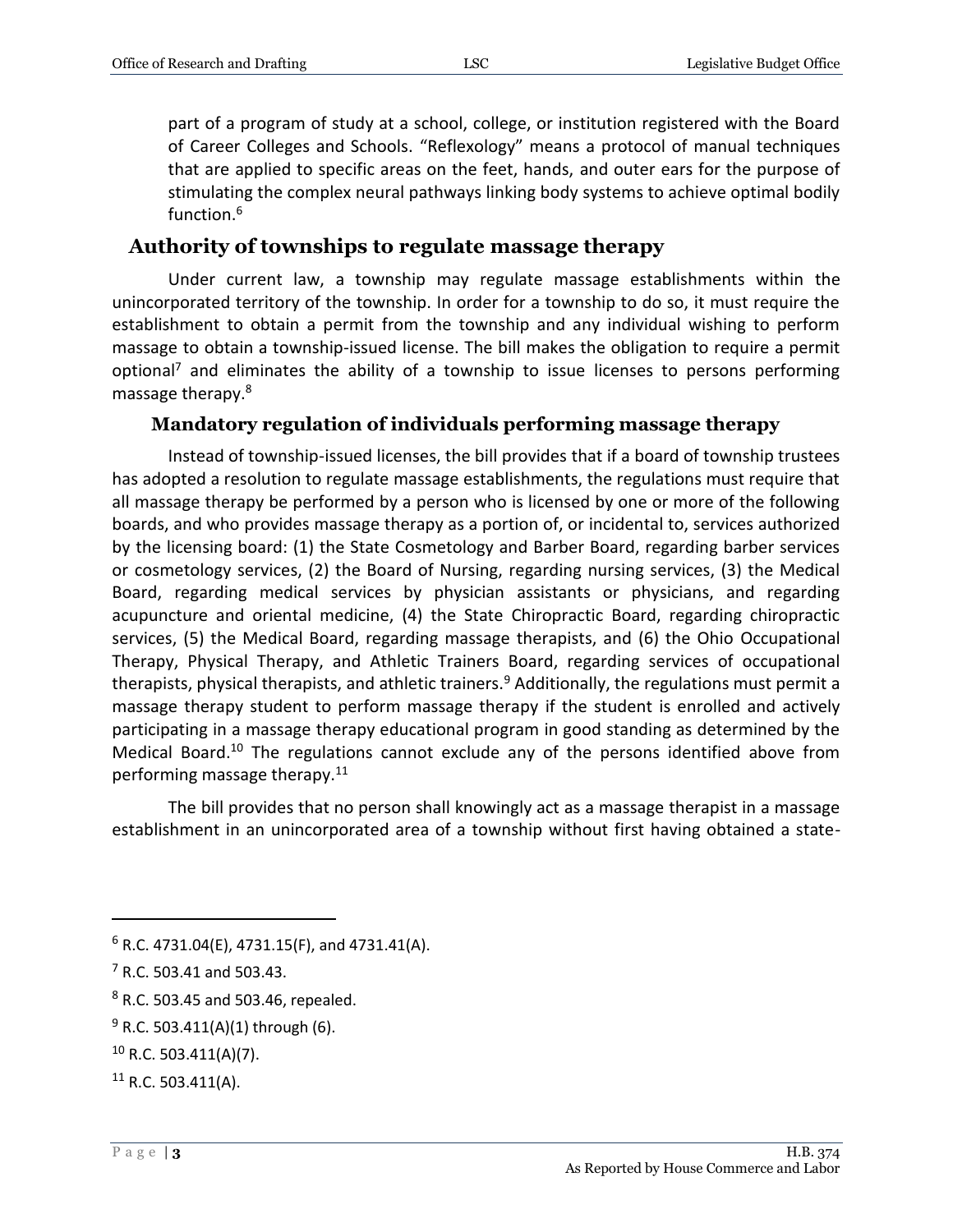issued license or being a student, as described above.<sup>12</sup> An individual who violates this prohibition is guilty of a third degree misdemeanor.<sup>13</sup>

The bill also removes from current law a provision allowing a township to require persons performing massage to undergo periodic physical exams to determine if the person has a communicable disease.<sup>14</sup>

#### **Permissive regulations**

The bill clarifies existing law, which authorizes a board of township trustees to regulate and require the registration of massage establishments and their employees. In doing so, the bill refers to establishment regulations and registration requirements. The bill defines "registration" as providing information to the board to indicate the location of the establishment, the names of individuals employed there, and evidence of current licensure or student status, as described above, for anyone providing massage therapy.<sup>15</sup> So, while a township that has adopted a resolution to regulate massage establishments must require massage therapy to be performed by licensed persons or students, as discussed above, enforcement in the form of registering the establishment and employees is technically permissive.

Regarding massage establishment regulations, the bill specifically permits any of the following:

- A requirement to comply with zoning resolutions and amendments;
- **Prohibited hours of operation;**
- **Prohibitions, as specified below;**
- **Dealth** Other regulations the board considers necessary for the health, safety, and welfare of township residents, except for the licensure of massage therapists and the regulation of medicine or licensed health professionals. 16

#### **Prohibitions**

Current law lists several prohibitions that apply when a board of township trustees has adopted a resolution to regulate massage establishments. In addition to modifying the prohibitions to account for the bill's (1) standardization terminology and (2) elimination of township-issued licenses for persons performing massage therapy, the bill otherwise modifies the prohibitions as follows:

 $\overline{a}$ 

<sup>15</sup> R.C. 503.41.

 $12$  R.C. 503.411(B).

 $13$  R.C. 503.50(B).

 $14$  R.C. 503.47(D).

 $16$  R.C. 503.411(C).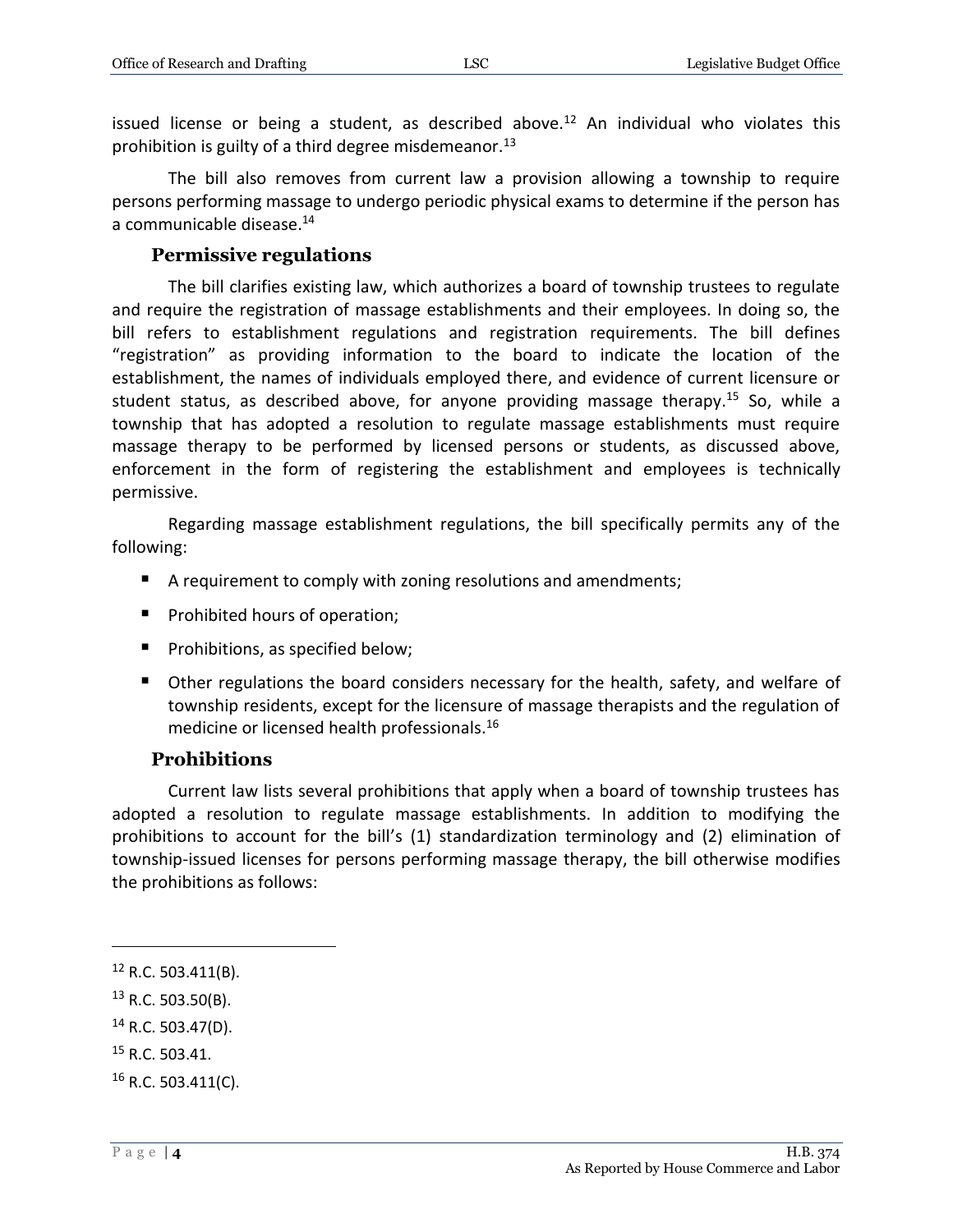- Specifies that the prohibitions apply only when the township has included a permit requirement to operate a massage establishment;
- Eliminates the criminal offense for employees of massage establishments performing certain sexual activities during a massage in a massage establishment in the unincorporated area of a township.<sup>17</sup>

The bill generally maintains provisions prohibiting an owner or operator of a massage establishment from knowingly (1) refusing to allow appropriate local authorities to access the establishment for health and safety inspections, operating during hours designated as prohibited, or (2) employing any person under 18.<sup>18</sup>

#### **Permit applications**

The bill removes a current requirement that an applicant for a permit to operate a massage establishment provide the applicant's Social Security number. It requires a permit applicant to provide proof that the applicant complies with the township's zoning regulations. In addition, the bill modifies the requirement for including the name and address of any stockholder holding more than 2% of the stock of a corporate applicant by limiting the requirement to a corporate applicant having less than 50 employees or any stockholder holding more than 25% of the stock of a corporate applicant having more than 50 employees.<sup>19</sup>

#### **Jurisdiction for appeals**

Current law and the bill give the right to appeal to any person adversely affected by an order of the board of township trustees denying or revoking a permit to operate a massage establishment. The bill narrows the jurisdiction where the appeal may be filed to only the court of common pleas in the county where the township is located. Under current law, an appeal can also be filed in the county where the permit holder's place of business is located or where the person is a resident.<sup>20</sup>

#### **Authority of municipal corporations to regulate massage therapy**

Under current law, municipal corporations generally may regulate all persons engaged in the trade, business, or profession of massaging. The bill instead authorizes a municipal corporation to regulate and license massage establishments within its jurisdiction and permits the registration of persons performing massage therapy at a massage establishment. It further provides that if a municipal corporation regulates massage establishments, it must require all massage therapy to be performed by a person in an otherwise licensed profession or a student,

- <sup>19</sup> R.C. 503.43.
- <sup>20</sup> R.C. 503.48.

<sup>17</sup> R.C. 503.42.

 $18$  R.C. 503.42(B).